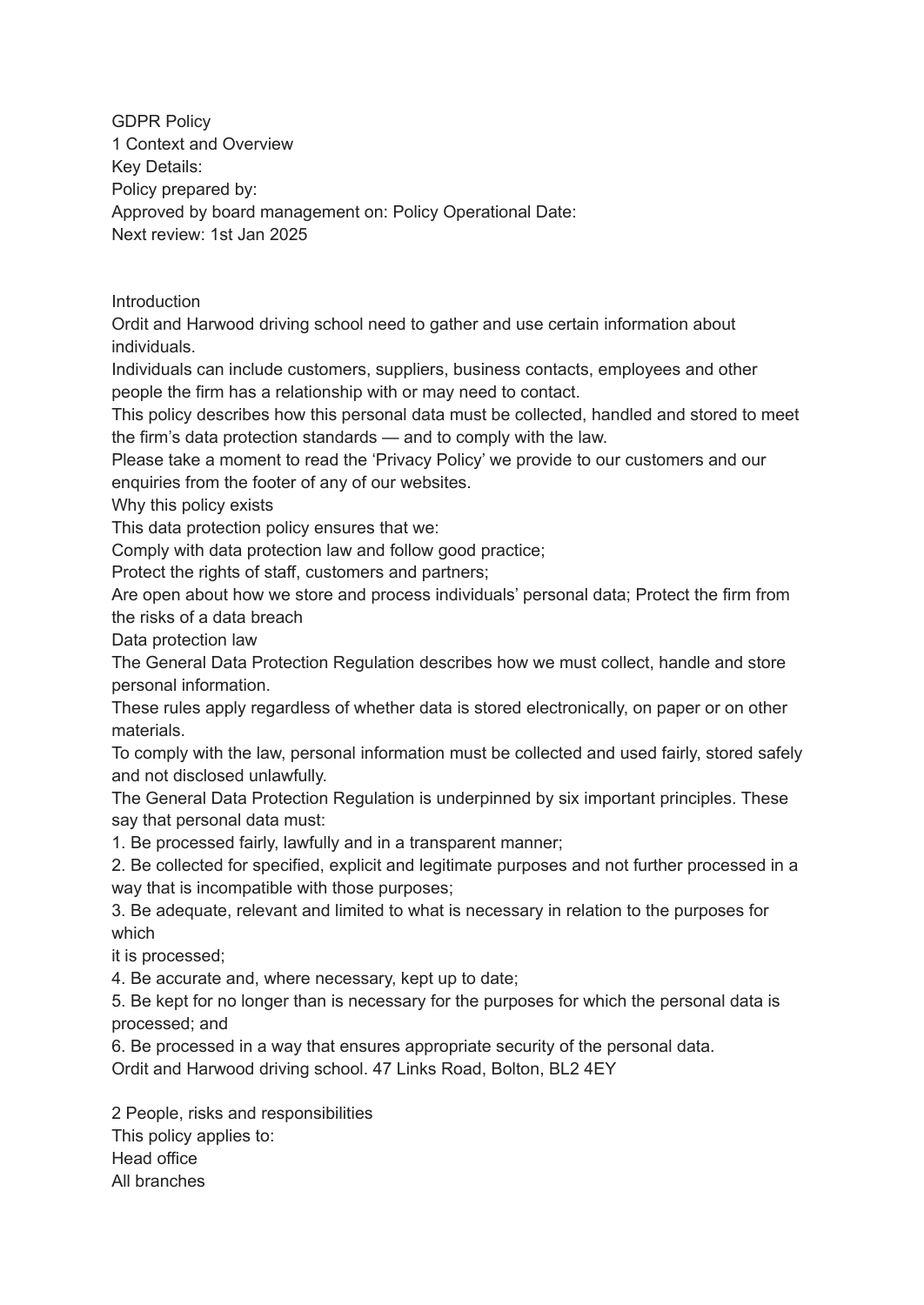All staff and volunteers

All contractors, suppliers and other people working on behalf the firm

It applies to any information which we hold relating to an individual from which an individual can, directly or indirectly, be identified. This can include:

Names of individuals Postal addresses Email addresses Telephone numbers Training records

Data protection risks

This policy helps to protect the firm from some very real data protection risks, including: Breaches of confidentiality. For example, information being given out inappropriately. Excess information collection. For, example collecting more personal information than is necessary for the firm to provide the service.

Failing to offer choice. For example, all individuals should be free to choose how the company uses data relating to them.

Out of date. For example, storing out of date and inaccurate information.

Data retention. For example, keeping personal information indefinitely when no longer in use. Reputational damage. For example, the firm could suffer if hackers successfully gained access to sensitive data.

**Responsibilities** 

Everyone who handles personal information within the firm has some responsibility for ensuring data is collected, stored and handled appropriately.

Each team that handles personal data must ensure that it is handled and processed in line with this policy and data protection principles.

However, the following people have key areas of responsibility:

The Owner Daniel Ison is ultimately responsible for ensuring that [ordit.co](http://ordit.co/) and [harwooddrivingschool.com](http://harwooddrivingschool.com/) meet their legal obligations.

The Compliance Officers (Daniel Ison) is responsible for:

Processes:

o Keeping the board updated about data protection responsibilities, risks and issues.

o Reviewing all data protection procedures and related policies, in line with an agreed schedule.

o Arranging data protection training and advice for the people covered by this policy.

o Handling data protection questions from staff and anyone else covered by this policy.

o Dealing with requests from individuals to see the data the firm holds about them (also called

'subject access requests').

Ordit and Harwood driving school. 47 Links Road, Bolton, BL2 4EY

o Dealing with requests from individuals who want to exercise their rights under GDPR (e.g. request erasure of their personal information)

o Checking and approving any contracts or agreements with third parties that may handle the company's sensitive data

o Carrying out data protection risk assessments

o Carrying out internal data protection audits

IT

o Ensuring all systems, services and equipment used for storing data meet acceptable security standards.

o Performing regular checks and scans to ensure that security hardware and software is functioning properly.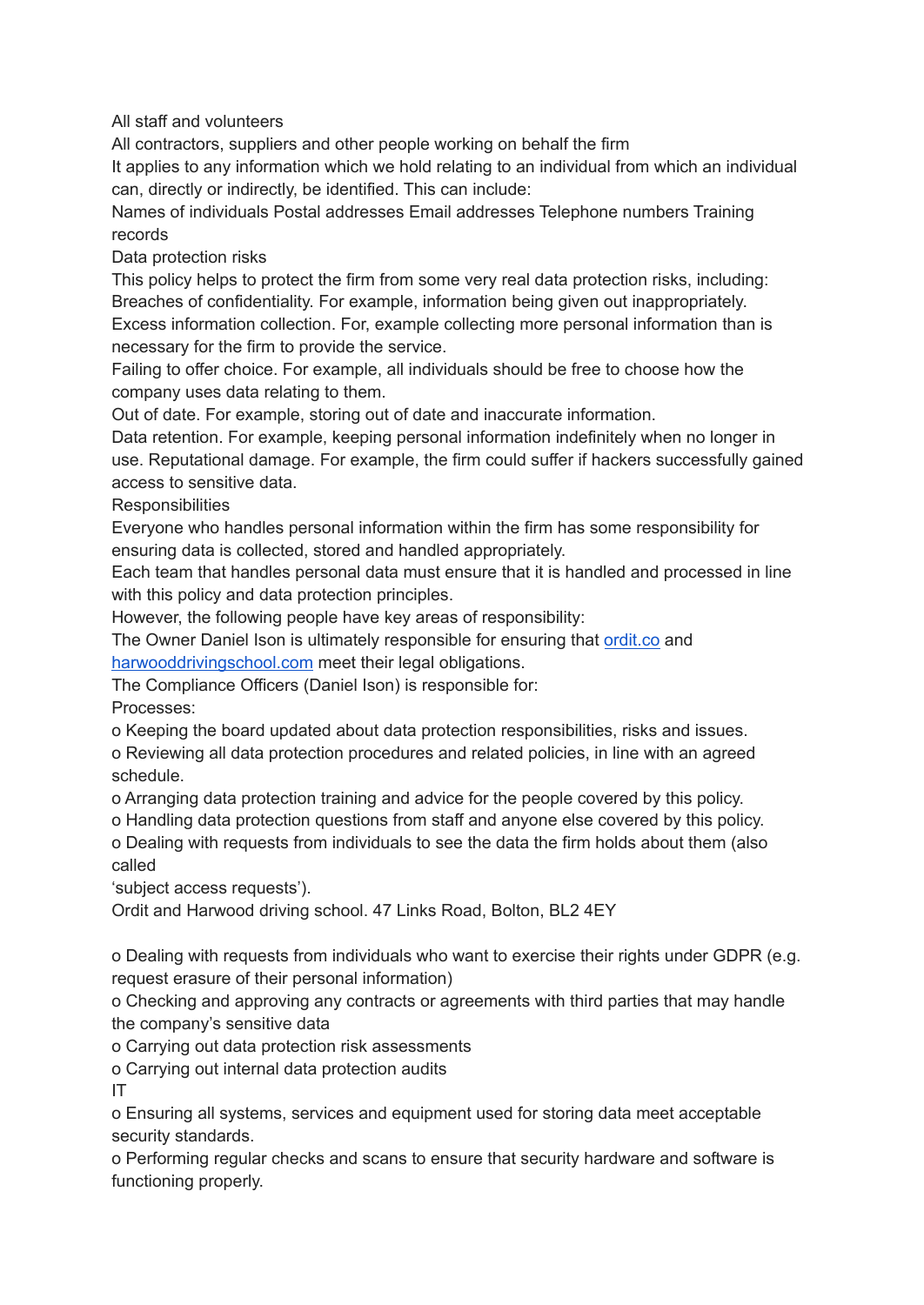o Evaluating any third-party services the firm is using to store or process data. For instance, cloud computing services.

o Evaluating any third-party services and companies the firm is using to store or process data. For instance, IT services, trainers and consultants.

Marketing

o Approving any data protection statements attached to communications such as emails and letters.

o Addressing any data protection queries from journalists or media outlets like newspapers. o Where necessary, working with other staff to ensure marketing initiatives abide by the data protection principles.

3 General staff guidelines

The only people able to access data covered by this policy should be those who need it for their work.

Data should not be shared informally. When access to confidential information is required, employees can request it from their line managers.

The firm will provide training to all employees to help them understand their responsibilities when handling data.

Employees should keep all data secure, by taking sensible precautions and following the guidelines below.

In particular, strong passwords must be used and they should never be shared.

Personal data should not be disclosed to unauthorised people, either within the company or externally.

Data should be regularly reviewed and updated if it is found to be out of date. If no longer required, it should be deleted and disposed of.

Employees should request help from their line manager or the Compliance Officer if they are unsure about any aspect of data protection.

Ordit and Harwood driving school. 47 Links Road, Bolton, BL2 4EY

## 4 Data storage

These rules describe how and where data should be safely stored. Questions about storing data safely can be directed to the IT manager or the Compliance Officer.

When data is stored on paper, it should be kept in a secure place where unauthorised people cannot see it.

These guidelines also apply to data that is usually stored electronically but has been printed out for some reason:

When not required, the paper or files should be kept in a locked drawer or filing cabinet. Employees should make sure paper and printouts are not left where unauthorised people could see

them, like on a printer.

Data printouts should be shredded and disposed of securely when no longer required. When data is stored electronically, it must be protected from unauthorised access, accidental deletion and malicious hacking attempts:

o Data should be protected by strong passwords that are changed regularly and never shared between employees.

o If data is stored on removable media (like a CD or DVD), these should be kept locked away securely when not being used.

o Data should only be stored on designated drives and servers, and should only be uploaded to an approved cloud computing services.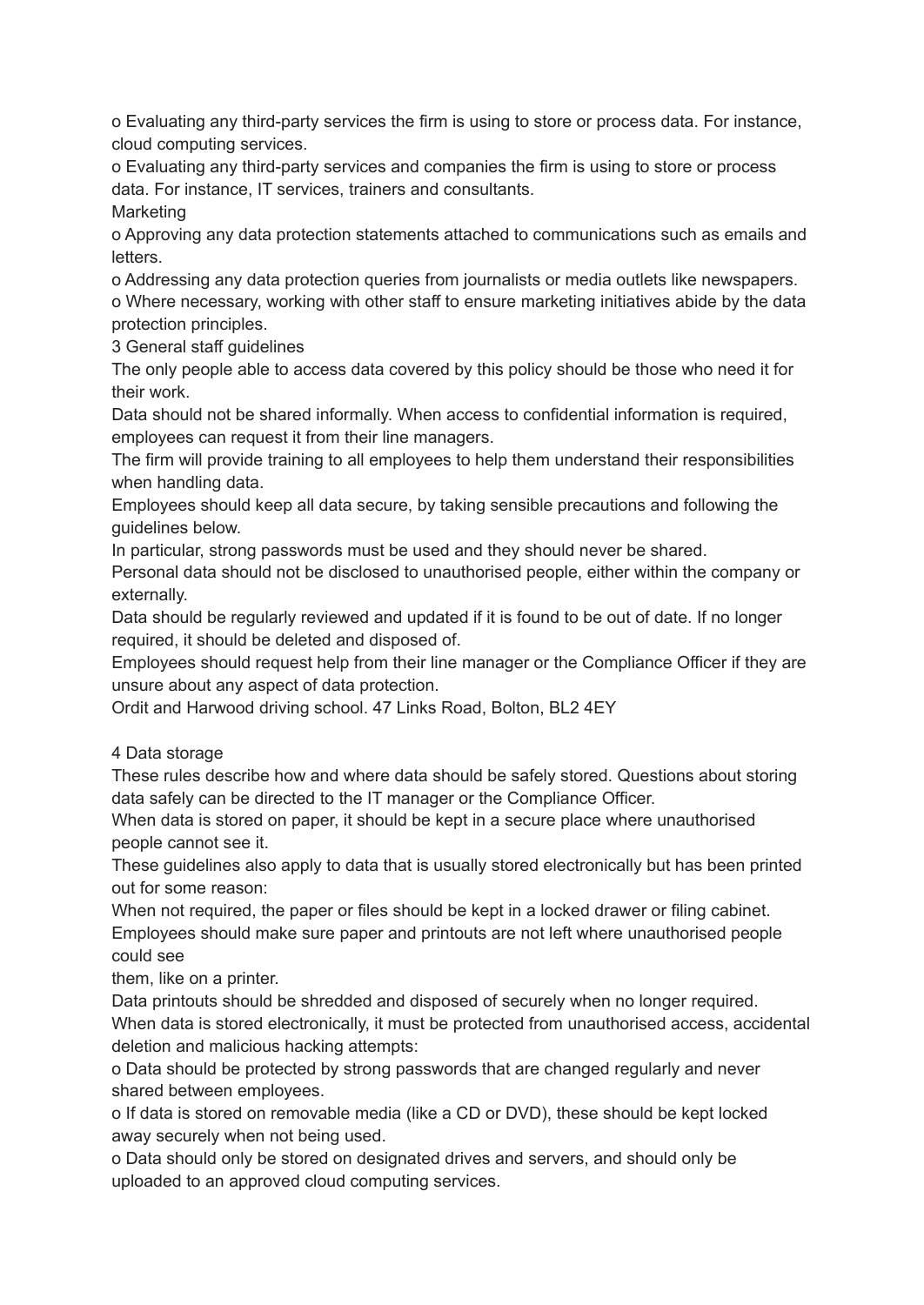o Servers containing personal data should be sited in a secure location, away from general office space.

o Data should be backed up frequently. Those backups should be tested regularly, in line with the company's standard backup procedures.

o Data should never be saved directly to laptops or other mobile devices like tablets or smart phones.

o All servers and computers containing data should be protected by approved security software and a firewall.

5 Data use

Personal data is of no value to the firm unless it can make use of it. However, it is when personal data is accessed and used that it can be at the greatest risk of loss, corruption or theft:

o When working with personal data, employees should ensure the screens of their computers are always locked when left unattended.

o Personal data should not be shared informally. It should never be sent by email, as this form of communication is not secure.

o Data must be encrypted before being transferred electronically. The IT manager can explain how to send data to authorised external contacts.

o Personal data should only be transferred outside of the European Economic Area if the receiving firm has adequate data security measures.

o Employees should not save copies of personal data to their own computers. Always access and update the central copy of any data.

Ordit and Harwood driving school. 47 Links Road, Bolton, BL2 4EY

## 6 Data accuracy

The law requires us to take reasonable steps to ensure data is kept accurate and up to date. It is the responsibility of all employees who work with data to take steps to ensure it is kept accurate and up to date.

o Data will be held in as few places as necessary. Staff should not create any unnecessary additional data sets.

o Staff should take every opportunity to ensure data is updated. For instance, by confirming a customer's details when they call.

o The firm will make it easy for data subjects to update the information it holds about them. For instance, via the firm's website.

o Data should be updated immediately inaccuracies are discovered. For example, if a customer can no longer be reached on his stored telephone number, it should be removed from the database.

o It is the marketing manager's responsibility to ensure marketing databases are checked against industry suppression registers every six months.

7 Individuals' rights

All individuals who are the subject of personal data held by the firm are entitled to:

1. Obtain confirmation about what information we hold about them and to access copies of that information.

2. Request the correction of inaccurate personal information.

3. Request the erasure of their personal information.

4. Restrict how their personal information is used.

5. Receive their personal information in a legible and transferable format. For example, in an Excel format.